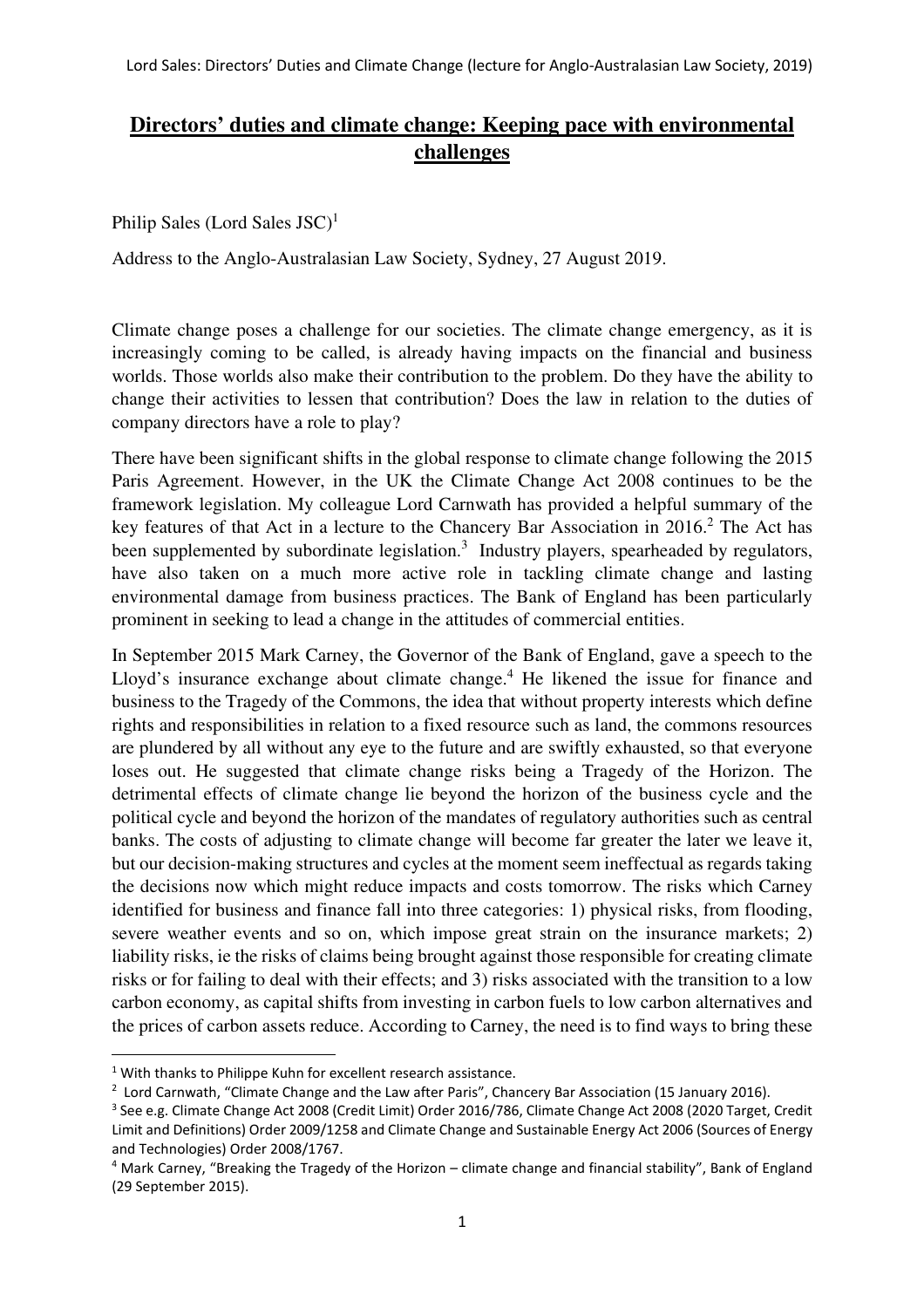future risks into account now, so as to plan to be able to minimise the likely costs associated with them.

The climate change horizon is getting closer. Perhaps that is one factor behind a statement issued by the Business Roundtable group in the US on 19 August 2019, signed by 181 leading CEOs in the US, "on the purpose of the corporation". This was reported just after I arrived in Australia. The statement announced that corporations should no longer only advance the interests of shareholders, but should also invest in employees, deal fairly with suppliers and "protect the environment by embracing sustainable practices across our businesses". Pretty bland stuff, but perhaps the very fact that the Business Roundtable organisation issued this statement is an indication that business leaders are coming to recognise that some kind of action by corporations is called for.

The Bank of England has remained consistent in highlighting the need for serious action. In a March 2019 speech,<sup>5</sup> Carney's prognosis was slightly less bleak, citing the Paris Agreement and the UK Government's Clean Growth Strategy, amongst other national policies, as "creating a potential path to break the Tragedy of the Horizon". He identified three priority areas. First, improved disclosure and reporting of material climate-related financial risks by companies, in particular voluntarily under the auspices of the private sector led Task-Force on Climate-Related Financial Disclosures. Secondly, better climate change risk management in respect of both physical and transition risks, with a particular lead role played by the Bank of England in the UK context. Thirdly, capitalising on the new opportunities associated with the green economy. Carney highlights the estimated US\$90 trillion of infrastructure investment expected between 2015 and 2030, green bond issuances and growing market demands for large companies to take environmental, social and governance factors more seriously.

In April 2019, Sarah Breeden, the Bank's Executive Director (International Banks Supervision), provided a fuller account of its current steps in conjunction with other players like the global Network for Greening the Financial System and the domestic Climate Financial Risk Forum ("CFRF")<sup>6</sup>. First, the Bank has just pioneered the publication of supervisory expectations that set out how banks and insurance companies under its purview need to develop "an enhanced approach to managing the financial risks from climate change." They cover governance, risk management, scenario analysis and disclosure with a view to "a strategic approach, led by the Board, and with clear accountability." Secondly, the Bank was instrumental in establishing the CFRF, which brings together a wide range of industry participants (banks, insurers, the London Stock Exchange and asset managers) as well as regulators. Thirdly, it supports the disclosure standards set by the Task-Force on Climate-Related Financial Disclosures, with a particular focus on ensuring that "disclosure is forwardlooking, speaking to future risks and opportunities and not just current emissions." Fourthly, the Bank is currently considering steps to roll out more sophisticated scenario analysis in tandem with the Network for Greening the Financial System, which plans to set out voluntary guidelines for use of this type of analysis by Central Banks.

<sup>&</sup>lt;sup>5</sup> Mark Carney, "A New Horizon", European Commission Conference: A global approach to sustainable finance (21 March 2019).

<sup>&</sup>lt;sup>6</sup> Sarah Breeden, "Avoiding the storm: Climate change and the financial system", Bank of England (15 April 2019).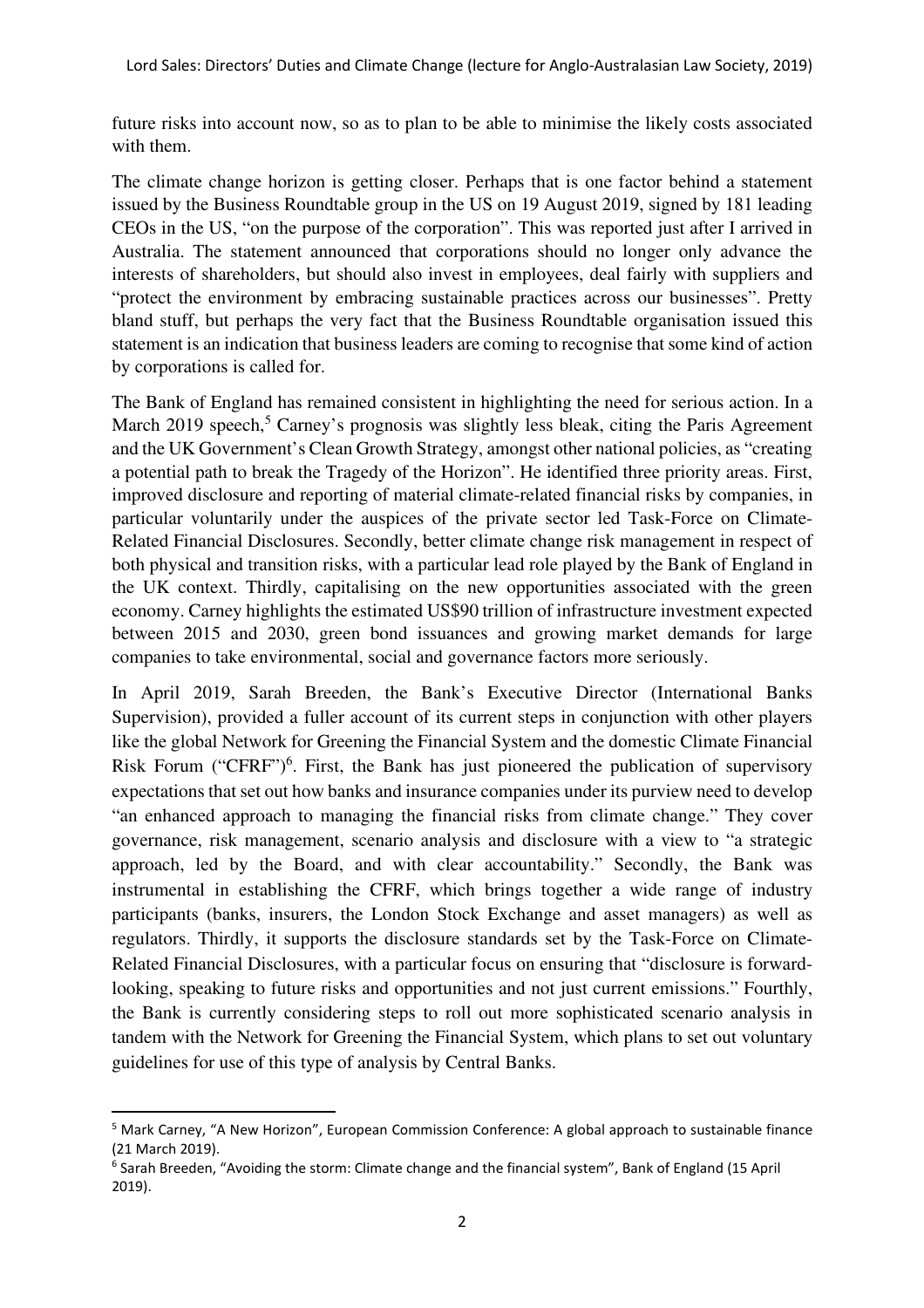On 17 April 2019 Mark Carney returned to the subject, writing with the Governor of the Bank of France to introduce a report of the Network for Greening the Financial System which seeks to promote practices to smooth the reallocation of capital to a low carbon economy. It states that regulators and finance businesses should 1) integrate the monitoring of climate related financial risks into day-to-day supervisory work and risk management by company boards; 2) lead by example – in particular central banks should integrate sustainability into their own portfolio management; 3) collaborate to bridge data gaps in relation to climate risks, and 4) build in-house capacity and share knowledge about climate-related financial risks.

The response of company law to the novel and growing challenges presented by climate change and wider environmental issues is still in its infancy in both England and Australia. However, legislative activity in this area has increased since the early 2000s, particularly in England, and this trend is likely to continue. Regulatory pressure on companies is also growing, as the initiatives by the Bank of England make clear.

The position of directors of companies in relation to climate change can be analysed under three heads.

First, they will have obligations to comply with the various regulatory and legal disclosure requirements now being specified.

Secondly, in so far as the law imposes fines in relation to polluting activities or creates tax incentives to encourage a shift to low carbon activity, directors will have a responsibility in the usual way to assess the financial impacts of these on their companies. This is a direct way in which the state can in effect force directors to take account of climate change effects of their companies, through reliance on the duty of directors to safeguard the finances of their companies as part of their obligation to promote the commercial interests of their shareholders.

Thirdly, apart from this regulatory and state action, the general fiduciary obligations of directors owed to their companies - representing as the case may be the interests of shareholders or, in certain circumstances, creditors - may permit directors to have regard to climate change effects as a factor in their decision-making. There is a spectrum of possibilities here. At one end, under directors' fiduciary obligations and obligations to exercise due care in the management of a company's affairs, environmental matters may be something they are permitted to have regard to, if they choose in their discretion to do so. Next, the law may impose an obligation on them to "have regard" to such matters when exercising their managerial powers. But with a "have regard" obligation they would usually be entitled to find that other relevant factors, such as maximising shareholder value, could outweigh climate change considerations. Under certain circumstances, however, their companies' interests may be so implicated by climate change effects that their general fiduciary and due care obligations actually require them to cause their companies to take action to reduce their contribution to climate changing activity.

Since, for the most part, this sort of decision is a permissive rather than obligatory matter so far as the law is concerned, the identity of the directors and their general mind-set and willingness to take into account climate change factors can make a significant difference to the practice of the companies on the ground.

Another relevant factor is the extent to which shareholders may be disposed to take action against directors who ignore environmental considerations, since the relevant obligations of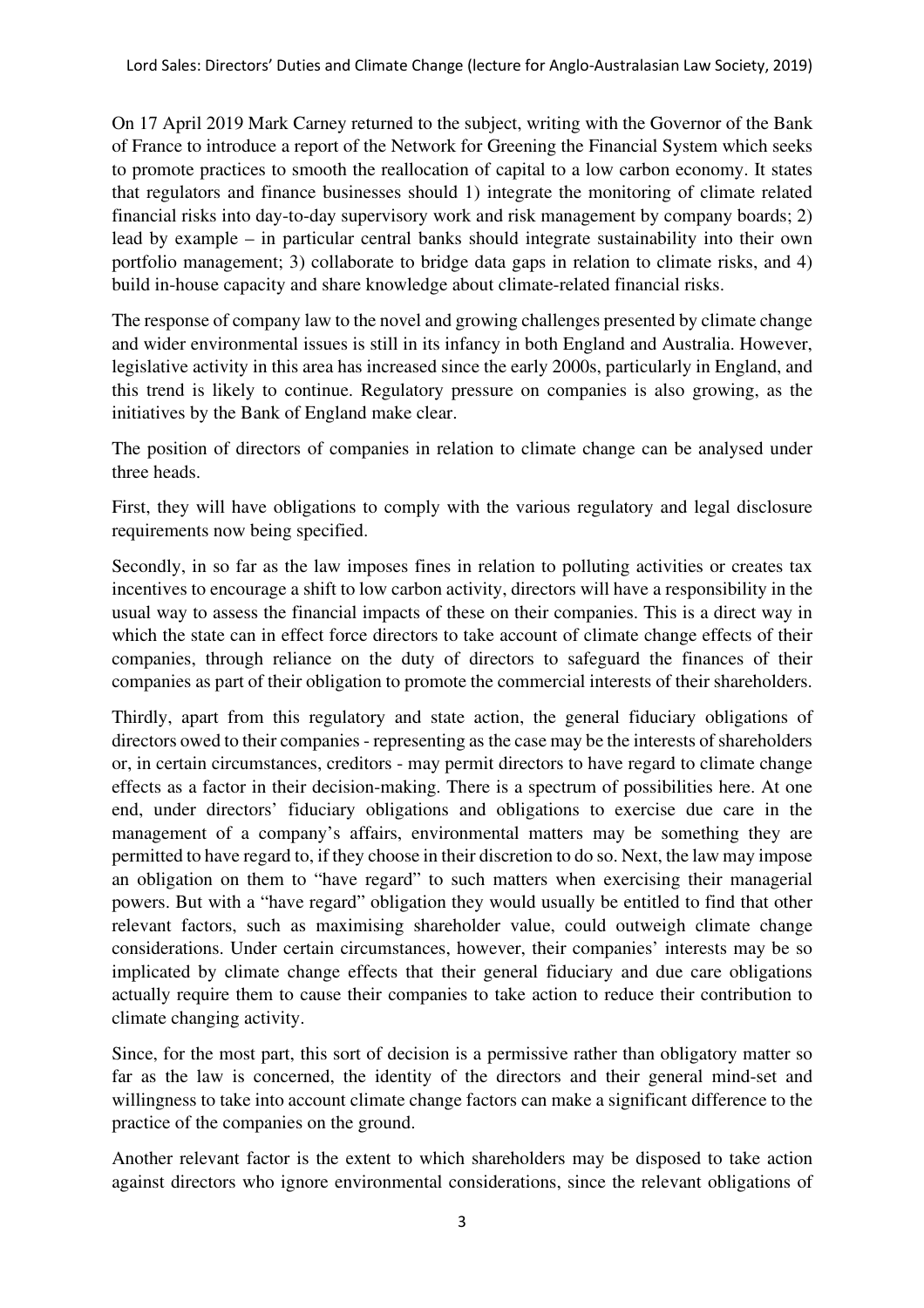directors here are owed to their companies (and hence, in practice, to shareholders) rather than to third parties who may be affected by the activities of those companies.

Thus, the willingness of a company to take steps to protect the environment can turn to a significant degree on the ethical disposition of directors and shareholders. Combating climate change is therefore a matter for consciousness raising in civil society as well as for action by the state. Hence, the leadership provided by institutions such as the Bank of England and through the initiatives in which it is involved may be as important, if not more important, than state activity in the form of imposing duties on companies and directors.

One possibility which I think is worth mentioning here, however, is whether the imposition of a "have regard" obligation on directors in relation to environmental protection could have an effect in feeding or supporting the imposition of a duty of care on companies in favour of third parties with respect to detrimental environmental effects arising from their activities.

There are parallels between the English and Australian legislative scheme in relation to environmental issues in the corporate context. This is so despite the absence of an express duty on directors in Australia to consider the environmental impacts of board decisions and company activities under the Corporations Act 2001, unlike in England under section 172(1)(d) of the Companies Act 2006.

In England, the wider section 172 duty to promote the success of the company for the benefit of its members as a whole, primarily in the financial sense, is expressly supplemented by the further duty to have regard to the wider factors specified in section  $172(1)(a)$ -(f). By contrast, the Australian Corporations Act 2001 does not contain a similar express provision. However, there is the primary duty under section 180(1) to act with due care and diligence. According to an influential 2016 opinion by Noel Hutley  $SC<sup>7</sup>$ , the section 180(1) duty seems sufficiently open-textured to permit consideration of environmental factors (amongst others) in corporate decisions in Australia. This would appear to be particularly relevant in situations where the ultimate effect on the company from poor environmental practices may be financial detriment, say where adverse publicity or higher long-term production or supply costs follow from more short-sighted board decisions driven primarily by immediate profitability and returns on investment. Justice Edelman in *ASIC v Cassimatis (No 8)* suggested that reputational damage might constitute harm to a company's interests for section 180(1) purposes.<sup>8</sup> This point about the close nexus between financial detriment and environmental impact would also seem to apply on a plain reading of the general section 172 duty to promote the company's success in England, independent of the specific duty to have regard to environmental impact under section  $172(1)(d)$ . In short, there is growing recognition of the fact that good environmental practices will often be financially prudent, at least in the long term, on top of being laudable from a corporate social responsibility or ethical perspective.

Further, there seems to be force in the view, expressed in the 2016 Hutley Opinion, that welldocumented corporate decisions, reflected in annual reports and disclosures, and a culture of seeking specialist advice on the environmental impacts of board decisions, are likely to protect directors from legal sanctions. In Australia, that opinion regards the "business judgment rule"

<sup>&</sup>lt;sup>7</sup> Noel Hutley SC and Sebastian Hartford-Davis, Climate Change and Directors' Duties, Memorandum of Opinion (7 October 2016) at [3.3]-[3.5].

<sup>8</sup> [2016] FCA 1023 at [481]-[483].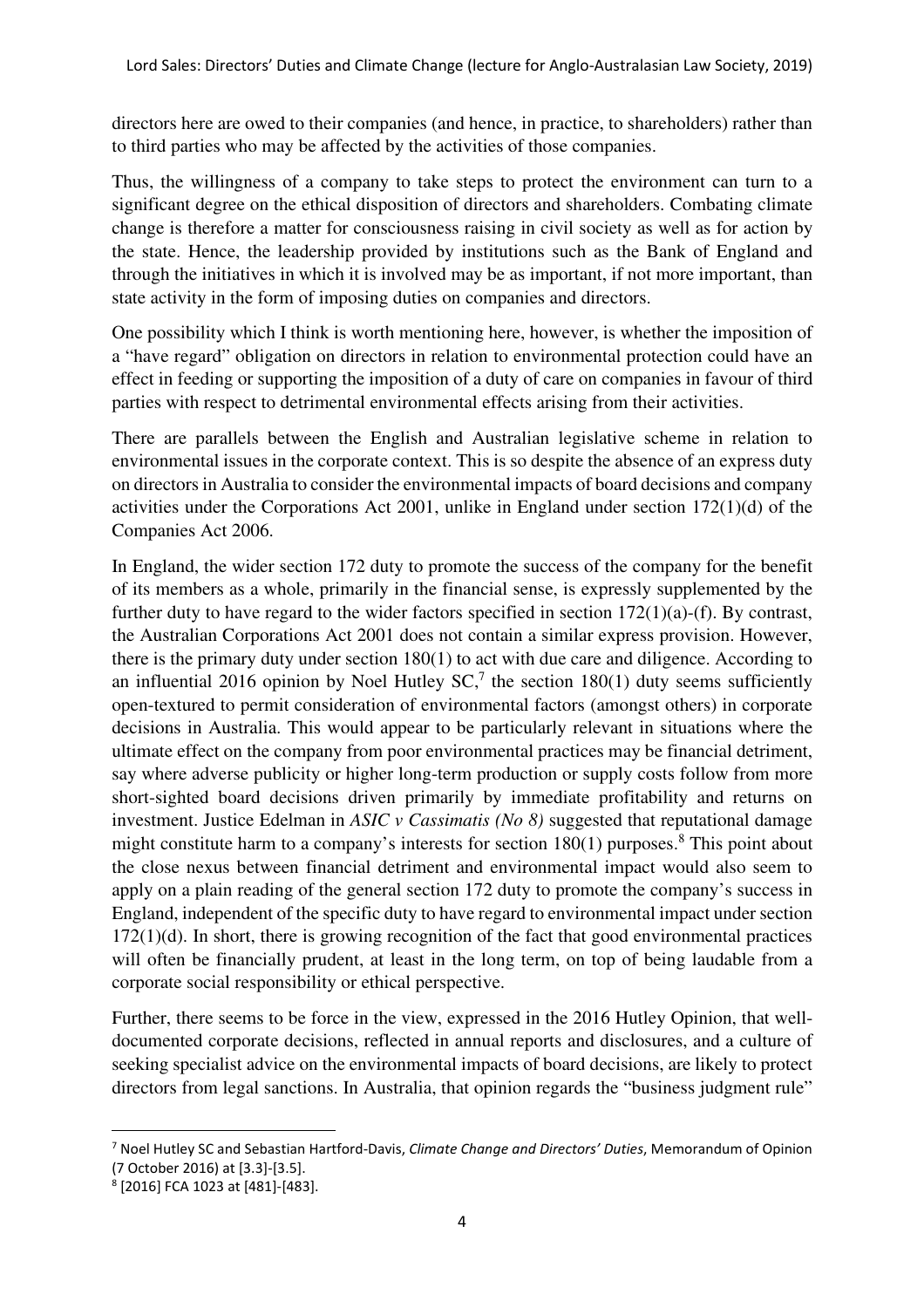in section 180(2) of the Corporations Act 2001, which is discussed in detail by Geoffrey Nettle (extra-judicially) in his 2018 Melbourne University Law Review article,  $9$  "The Changing Positions and Duties of Company Directors", as leading to that result. In this way the general obligation on directors may have indirect, but significant, procedural effects in relation to directors.

In England, these indirect practical procedural effects in relation to considering environmental impacts in corporate decisions are, as a practical matter, likely to flow even more strongly from the careful phrasing of the additional section 172 duty – a duty *to have regard*. Parliament has deliberately eschewed an outcome-based approach to the wider social and environmental factors specified in section  $172(1)(a)$ -(f) and, in addition, has declined to ascribe any presumptive weight to any of the factors, which are also non-exhaustive (as denoted by the words "amongst other matters" in the header of subsection (1)). This is also borne out by the explanatory notes to section 172, which stress that it "codifies the current law and enshrines in statute what is commonly referred to as the principle of 'enlightened shareholder value'" and is not intended to challenge a director's "good faith judgment".<sup>10</sup> The proviso to this in the explanatory notes is that "[i]t will not be sufficient to pay lip service to the factors, and, in many cases the directors will need to take action to comply with this aspect of the duty."<sup>11</sup>

In addition to the explanatory notes to section 172, useful guidance is provided by  $GC100$ ,<sup>12</sup> the representative body of FTSE 100 general counsel and company secretaries, and by the 2018 UK Corporate Governance Code prepared by the Financial Reporting Council, <sup>13</sup> the competent authority for auditing in the UK. The GC100 guidance emphasises that the section 172 duty: (1) "involves both judgment and process"; (2) does not require directors "to balance the interests of the company and those of other stakeholders", but to weigh up "all the relevant factors" and decide what "best leads to the success of the company"; and (3) is to be enforced by the company, though the possibility exists for derivative actions under sections 260-269 of the 2006 Act in certain circumstances.

The GC100 guidance also explains that the section 172 duty and the duty in section 174 to exercise due care are interrelated. Under both sections, directors are held to the objective standard of a "reasonably diligent person" in their position *and* to a subjective standard "based on the director's own abilities, of the care, skill and diligence". Practical steps that directors could take to help discharge their section 172 duty are also addressed. This covers the need: (1) to identify what factors are likely to be of strategic importance in achieving the company's long-term success, (2) for suitable induction and ongoing training, (3) to review informationgathering (including metrics and reports) so that each of the section 172(1) factors is addressed, and (4) to foster a practice of considering and using those factors in policy-making, directors' terms of appointment and role descriptions, board terms of reference and the submission of board papers, amongst other areas. This drives home the point that environmental impact assessment duties on directors are quite procedural in nature.

<sup>&</sup>lt;sup>9</sup> Geoffrey Nettle, "The Changing Positions and Duties of Company Directors" (2018) 41(3) Melbourne University Law Review 1402.

<sup>&</sup>lt;sup>10</sup> Explanatory notes to section 172 of the Companies Act 2006 at [325]-[327].

<sup>11</sup> Ibid at [328].

<sup>&</sup>lt;sup>12</sup> GC100, Guidance on Directors' Duties: Section 172 and Stakeholder Considerations (October 2018).

 $13$  Financing Reporting Council, The UK Corporate Governance Code (July 2018).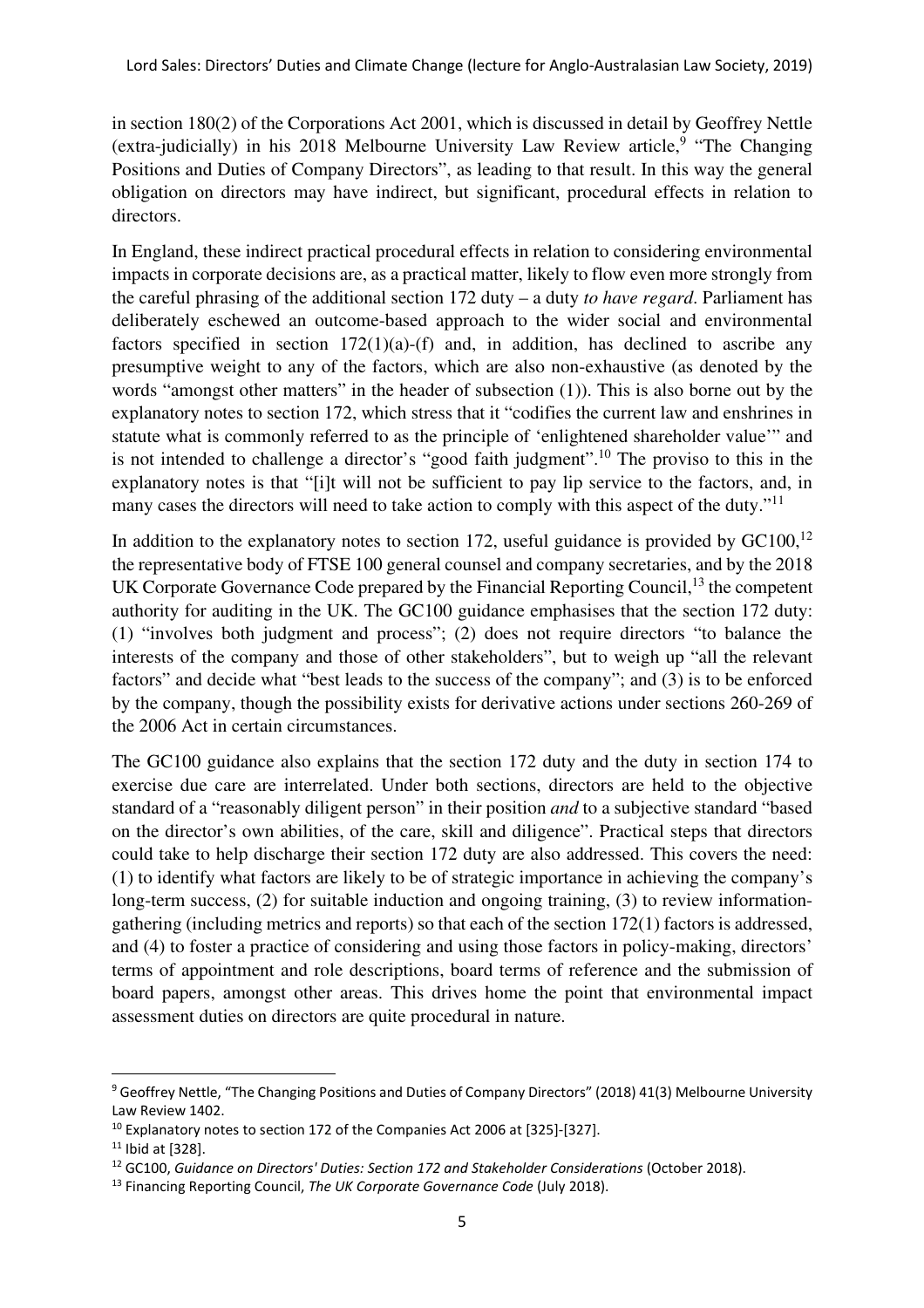That point is also borne out by the emphasis in the UK Corporate Governance Code on providing specific information on the discharge of the section 172 duty in annual reports. Provision 28 of the Code also refers to the necessity of boards carrying out "a robust assessment of the company's emerging and principal risks". Such risks are defined as "events or circumstances that might threaten the company's business model, future performance, solvency or liquidity and reputation". Environmental impacts would seem to fall squarely within this definition.

A procedural focus on reporting and documentation of environmental factors in corporate decision-making is also reflected in other provisions of the Companies Act 2006 (sections 414C, 414CZA and 426B) and relevant secondary legislation applicable in England. Key examples of secondary legislation in the company, trustee and charity contexts are the obligations under the Companies (Miscellaneous Reporting) Regulations  $2018$ ,<sup>14</sup> the Occupational Pension Schemes (Investment) Regulations 2005,<sup>15</sup> and the Charities (Accounts and Reports) Regulations 2008.<sup>16</sup>

The regulatory and legislative approach in England, and in practice in Australia, has been to leave directors to make decisions for their companies exercising their business judgment, but to seek to inject environmental consideration into their decision-making processes in various ways: either by imposing obligations on them with regard to reporting, or by creating financial incentives for their companies, or through the operation of a "have regard" obligation when acting as directors.

A helpful account of equivalent regulatory requirements in Australia is found in the 2016 Hutley Opinion. In summary, under the Corporations Act 2001 listed companies are required to prepare and lodge a "financial report and a directors' report" each financial year (s.292(1)- (2)). If the company's operations are subject to any particular significant environmental regulation, the directors' report is required to give details of the company's performance in relation to that regulation (s.299(1)(f)). Further, the ASX Listing Rules require a "corporate governance statement" to be included in annual reports. Rule 4.10.3 provides that these statements must disclose the extent to which the company has followed recommendations set by the ASX Corporate Governance Council in the reporting period. The ASX has issued a Guidance Note which recommends that a "listed entity should disclose whether it has any material exposure to economic, environmental and social sustainability risks and, if it does, how it manages or intends to manage those risks".<sup>17</sup> Absent such a disclosure, rule 4.10.3 of the ASX Listing Rules requires the company to "state its reasons for not following the recommendation and what (if any) alternative governance practices it adopted in lieu of the recommendation during that period." These rules have statutory recognition,<sup>18</sup> and the courts have enforcement jurisdiction.<sup>19</sup>

Another elementary but important point is that directors' duties in both England and Australia are owed to the company, not directly to shareholders or other stakeholders. Section 170(1) of

<sup>14</sup> SI 2018/860.

<sup>15</sup> SI 2005/3378.

<sup>16</sup> SI 2008/629.

<sup>17</sup> ASX Guidance Note 9, "Disclosure of Corporate Governance Practices" (December 2016, as amended), p.5.

<sup>&</sup>lt;sup>18</sup> See Securities Industry Act 1980 (Cth), ss.14, 42; Corporations Act 2001 (Cth), ss.1101B, 793C.

<sup>&</sup>lt;sup>19</sup> See Al Insurances Ltd v Pioneer Concrete Services Ltd (No 2) (1986) 10 ACLR 801 at 806 (Street CJ).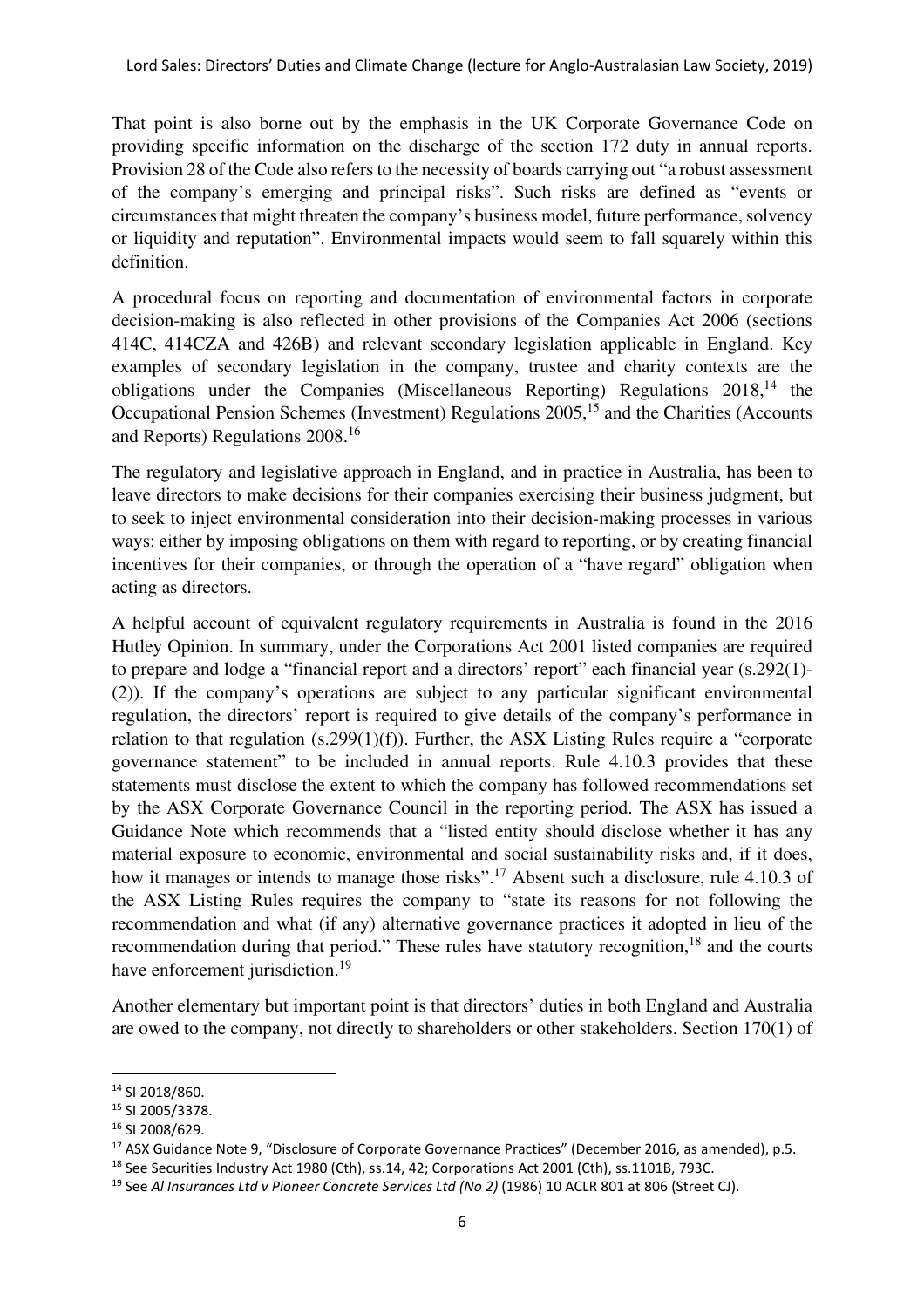the Companies Act 2006 expressly provides for this, including specifically in the application of section 172. In Australia, case law including *Vrisakis v ASIC*<sup>20</sup> and *ASIC v Cassimatis (No*   $8)^{21}$  is to the same effect. The upshot, as the Hutley 2016 Opinion rightly identifies, is that the directors "must assess risks, including climate change risks" from that particular perspective. As it explains, "[i]n some cases, the interest of the company will intersect with the interests of shareholders, employees and even creditors of the company and, accordingly, it will be appropriate and proper for a director to take those matters into account." That orthodox analysis shares parallels with the key ethical investment cases of *Cowan v Scargill*<sup>22</sup> and *Harries v Church Commissioners for England*, <sup>23</sup> to which I will come.

A related point is that the approach in both jurisdictions is still driven by risk management, i.e. avoiding negative outcomes for the company. In particular, the main relevant legal duty in Australia, the duty of care and diligence in section 180(1), is framed in minimalist terms which point to that conclusion. As the Hutley 2016 Opinion puts it, "the degree of care and diligence required of a director in any given context will depend upon the 'nature and extent of the foreseeable risk of harm to the company that would otherwise arise'." Similarly, the core section 172 legal duty in England to promote the success of the company, while couched in more positive terms, certainly does not require directors to be at the vanguard of corporate governance either. In my view, that is not necessarily a major legal impediment to greater action based on taking account of environmental impacts, provided more specific requirements (including on disclosure, reporting, information-gathering and risk analysis) supplement these overarching general directors' duties. It appears that in both England and Australia such procedural provisions (or at least new regulatory or industry standards) are steadily becoming the norm. A further Opinion by Noel Hutley SC in  $2019^{24}$  rehearses the recent flurry of activity on the part of Australian regulators and industry.

Overall, the basic direction of travel in both jurisdictions seems clear. With respect to the legislative scheme, environmental considerations *may* and, increasingly, *must* be taken into account by directors, particularly where there may be financial impacts on the company. That is especially true in England given section  $172(1)(d)$ . But it is also in practice so in the Australian context, by application of section 180(1). It is clear that the very traditional view of the undemanding nature of directors' duties is now outmoded in both jurisdictions. The demands of corporate governance in the 21<sup>st</sup> century are much greater than in the time of Lord Hatherley LC in the case of *The Overend & Gurney Co v Gibb*<sup>25</sup> in 1872 and in 1925 in the decision of Romer J in *Re City Equitable Fire Insurance Co Ltd*. <sup>26</sup> As Geoffrey Nettle comments in his recent article vis-à-vis both Australian and English company law, these influential decisions reflecting a *laissez-faire* approach have been outpaced by successive rounds of more probing standards in both jurisdictions.

<sup>20</sup> (1993) 9 WAR 395 at 450 (Ipp J).

<sup>21</sup> at [2016] FCA 1023, [467] (Edelman J).

<sup>22</sup> [1985] Ch 270.

<sup>23</sup> [1992] 1 WLR 1241.

<sup>&</sup>lt;sup>24</sup> Noel Hutley SC and Sebastian Hartford-Davis, Climate Change and Directors' Duties, Supplementary Memorandum of Opinion (26 March 2019).

<sup>25</sup> (1872) LR 5 HL 480.

<sup>&</sup>lt;sup>26</sup> [1925] 1 Ch 407.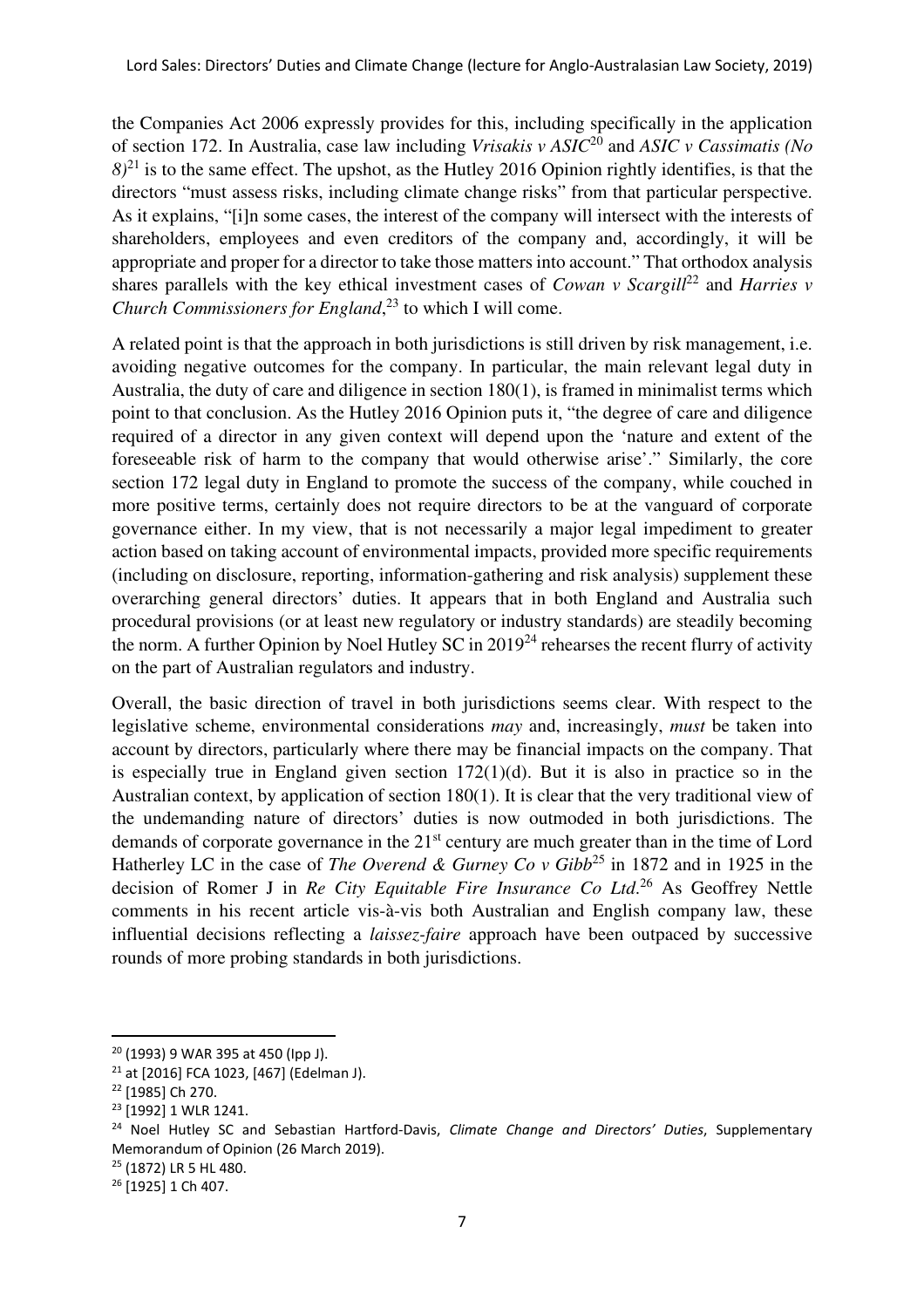The UK Companies Act 2006 and the Australian Corporations Act 2001 reflect the current bare bones statement of general directors' duties. However, although these have made certain limited formal changes as compared with the older statements of those duties, the changing environment in which they operate also has a significant impact upon what the law expects of directors in practice. Taking stock of recent developments, the 2019 Hutley Opinion considers that initiatives at the statutory and voluntary levels "suggest that we are now observers of a profound and accelerating shift in the way that Australian regulators, firms and the public perceive climate risk" and that "these matters elevate the standard of care that will be expected of a reasonable director". In other words, the effect of directors' legal obligations cannot be understood simply by referring to the bald statement of them in the relevant legislation. An assessment of the practical implications of those duties has to take account of the general environment of expectation created by initiatives by regulators and in civil society.

In the remainder of this lecture will discuss more fully the legislative steps which have been taken in England. I will conclude by discussing proposals for reform.

## **Legislative steps in England**

I have already painted the basic picture of relevant directors' duties in England in the introduction. Section 170 specifies that all directors' duties are owed to the company. Section 172 reflects the principle of "enlightened shareholder value" and provides for a specific duty to have regard to a number of factors, including environmental impact, in discharging the general duty to promote the success of the company under that section. Section 174 is the more general duty to exercise care and skill.

Turning to disclosure and reporting obligations under the Companies Act 2006 and related statutory instruments, the number and extent of these duties as regards environmental matters has increased steadily in England. Section 414C of the Act requires larger companies to report on the implementation of the section 172 duty. Specifically, section 414C(7)(b)(i) requires a "strategic report" to include, to the extent necessary for an understanding of the development, performance or position of the company's business, information about "environmental matters (including the impact of the company's business on the environment)". In addition, there is now a new separate duty under section 414CZA for such strategic reports to include a "section 172(1) statement" which describes how the directors have had regard to the matters set out in section 172(1)(a)-(f). This new provision was brought into force on 1 January 2019. Section 426B requires a "section 172(1) statement" to be made available on a website maintained by or on behalf of the company and which identifies the company. This requirement operates if section 414CZA applies and the company is an unquoted company. It also came into force on 1 January 2019. As to sections 414CZA and 426B, the GC100 guidance stresses that "the direct connection between these reporting and disclosure obligations and how boards address stakeholder considerations will need consideration".

As for secondary legislation, the Companies (Miscellaneous Reporting) Regulations 2018 is the statutory instrument by which the latest amendments to the 2006 Act and some subordinate company legislation was implemented. The thrust of the 2018 regulations is to require directors to explain how they have had regard to various matters in performing their section 172 duty.

Regulation 40(3)(o) of the Charities (Accounts and Reports) Regulations 2008 imposes an annual report duty in relation to a non-parent charity requiring a description of "the extent (if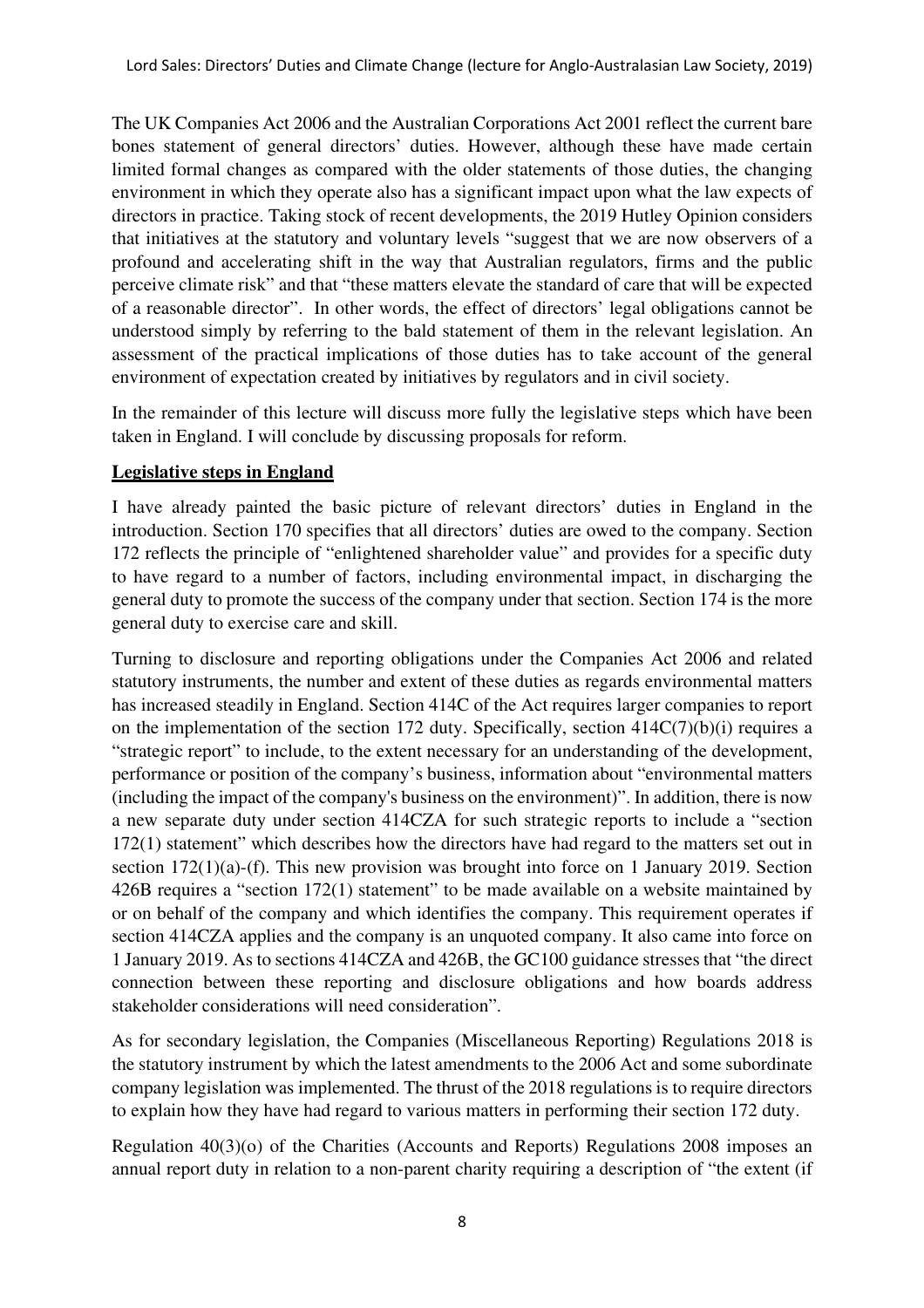any) to which social, environmental or ethical considerations" have been taken into account in relation to "the selection, retention and realisation of investments for the charity". Regulation 41(3)(o) imposes materially the same duties on qualifying parent charities.

The Occupational Pension Schemes (Investment) Regulations 2005 are the third notable statutory instrument in this area. By regulation  $2(3)(b)(vi)$ , much like in the 2008 charity regulations, the trustees' statements of investment policy must include a statement of "the extent (if at all) to which social, environmental or ethical considerations are taken into account in the selection, retention and realisation of investments".

This last provision has attracted interest from the Law Commission and the Government Department formerly called the Department for Business, Innovation and Skills. In a 2014 report, $27$  the Law Commission noted and largely accepted the view that, while the pursuit of a financial return should be the predominant concern of pension trustees, the law was sufficiently flexible to allow non-financial factors to be taken into account as long as they were in line with the purpose of the trust.<sup>28</sup> It nonetheless recommended that reg.  $2(3)(b)(vii)$  be amended to distinguish more clearly between financial and non-financial factors. It considered that trustees should state their policy on how they evaluate risks to a company's long-term sustainability (including risks relating to governance or environmental or social impact) and on responding to beneficiaries' ethical and other concerns.<sup>29</sup> In response, despite initially welcoming the Law Commission's comments in relation to these points, $30$  the Department took the decision to take no further legislative action in relation to the 2005 regulations.

To complete the discussion of the English company law framework on climate change, it is worth saying a little more about the 1980s and 1990s case law on ethical investment decisions by trustees.<sup>31</sup> The seminal case of *Cowan v Scargill*<sup>32</sup> in 1985 addressed the issue of excluding from a coal producer's corporate pension scheme investment policy, investments in any energy companies competing with coal. Sir Robert Megarry VC held that the trustees must put aside their personal interests and simply achieve the best financial return for the beneficiaries. The essence of that approach was followed by Sir Donald Nicholls VC in *Harries v Church Commissioners for England*, <sup>33</sup> which concerned a boycott of investments in companies from, or with an interest in, South Africa. It was held that the commissioners' policy of excluding investments in certain business activities which would be likely to be offensive to some members of the Church of England on moral grounds was proper, because an adequate range of other investments remained open. However, the judge also held that the commissioners were right to refuse to adopt a more restrictive policy, which would have entailed taking non-

<sup>&</sup>lt;sup>27</sup> Law Commission, Fiduciary Duties of Investment Intermediaries, No.350 (30 June 2014).

<sup>28</sup> Ibid at [7.9], [7.18].

<sup>29</sup> Ibid at [7.84].

<sup>&</sup>lt;sup>30</sup> DBIS, Building a Culture of Long-Term Equity Investment (Implementation of Kay Review: Progress Report) (October 2014) at [2.64].

<sup>&</sup>lt;sup>31</sup> For comparison, see Withers v NY Teachers Retirement System (1978) 447 F Supp 1248. The Court of Appeals for the Second Circuit approved an investment by the teachers' pension fund in New York City Bonds as part of the plan to stave off the City's bankruptcy. The lower return compared to other investments was justified because of the risk that, if not made, the City would cease being able to contribute to the pension fund.

<sup>32</sup> [1985] Ch 270.

<sup>33</sup> [1992] 1 WLR 1241.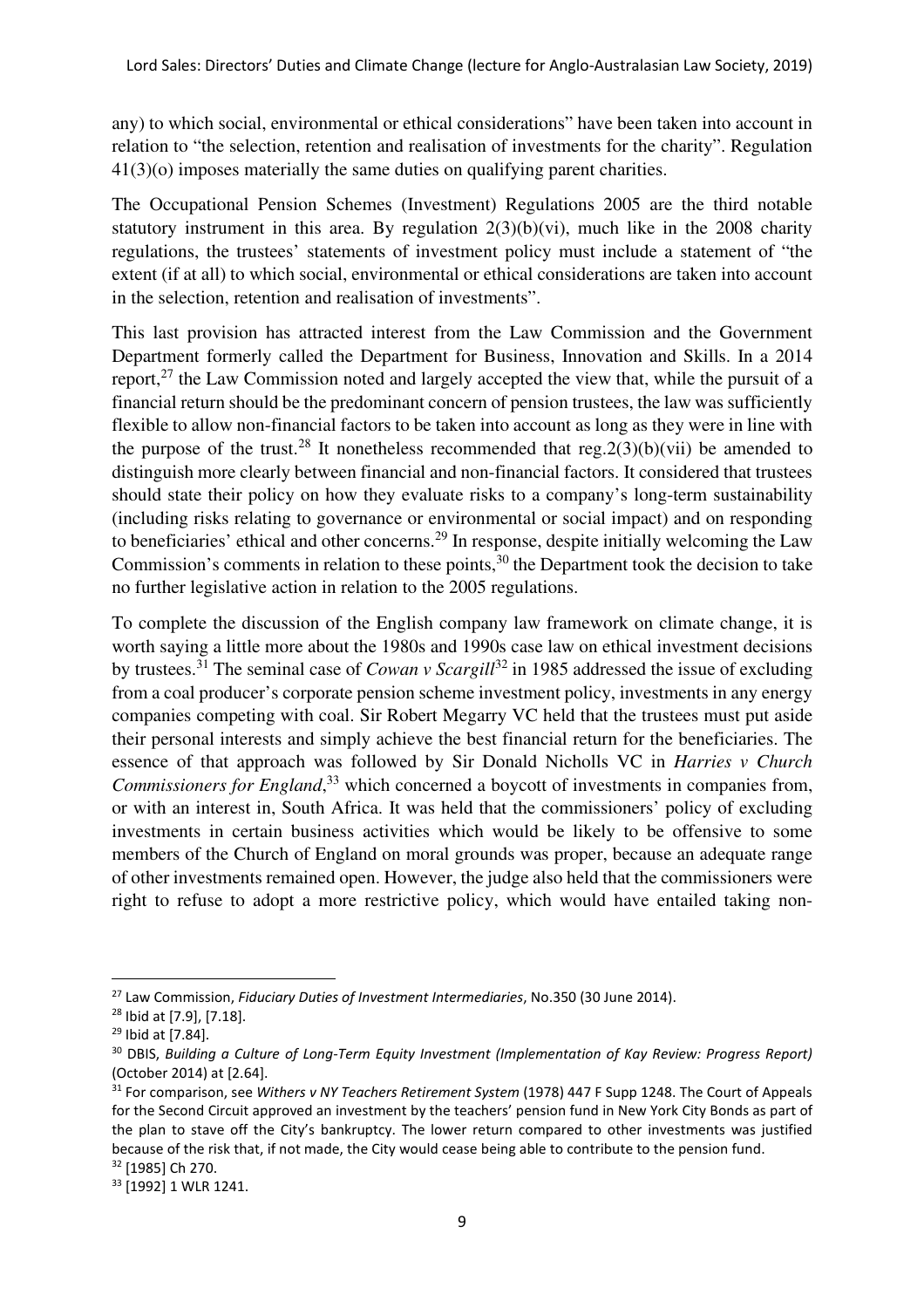financial considerations into account to an extent which would give rise to a risk of significant financial detriment to the proper object of the trusts.

These authorities have not arisen for reconsideration since the changes introduced by the Companies Act 2006 and Occupational Pension Schemes (Investment) Regulations 2005. It seems possible that Parliament's express adoption of the wider approach, which requires specific regard to be had to environmental factors, creates a question-mark against the priority given to financial returns under the *Cowan v Scargill* approach. Similar views have been aired in relation to "ethically questionable investments" in the charity context by Christopher McCall QC, in an opinion dated 16 November 2015.<sup>34</sup> Further, the Law Commission's calls for a recalibration of financial and non-financial factors in the trustee context, specifically under the 2005 Regulations, also seem to reflect a similar view.

## **Reform proposals**

I tread carefully in suggesting reform proposals, but do consider certain potential changes to existing company law frameworks in both England and Australia follow quite naturally from the above analysis.

First, an obvious reform proposal in Australia, borne out by the comparison with the English position, would be to adopt explicitly the principle of "enlightened shareholder value" found in section 172 of the Companies Act 2006 into the Australian Corporations Act 2001. That could be done, in particular, by making specific provision requiring consideration of environmental impacts by directors. While it seems that section 180(1) of the Australian Act is capable of being construed so as to have an effect similar to that of the section 172 duty in the English Act, as Noel Hutley SC contends in his Opinions, it might be thought to be unsatisfactory to leave such a significant issue to the subtleties of interpretation and inference.

This is true not least because less well-informed directors or lawyers may overlook the issue, absent an express requirement to "have regard to" environmental impacts. In addition to playing a valuable guidance function, such an express provision also provides good explicit legal cover for directors who wish to have regard to such considerations, safeguarding them against legal action and hence giving them the confidence to act in this way. This would seem a modest extension, and a timely one, in parallel with much more ambitious climate change prevention and mitigation measures being taken in Australia and globally.

Secondly, an interesting point raised by the Australian Prudential Regulatory Authority in its March 2019 information paper concerns the need for streamlined disclosure by regulated entities.<sup>35</sup> It would appear that at least some of the concerns raised by the APRA, namely fragmentation, inaccessibility and imprecision in disclosure by regulated entities in Australia are now addressed, in England, by the new section 172 statement disclosure and website publication duties in sections 414CZA and 426B of the Companies Act 2006. That said, even the new English provisions do not go as far as requiring large companies, to which the additional requirements apply, to produce statements that exclusively cover environmental factors and their impact on company decisions. Arguably, by combining the section 172(1)(d) environmental consideration with multiple other factors, both in terms of relevance to board

<sup>34</sup> Christopher McCall QC, "The Powers and Duties of Charity Trustees as to Ethically Questionable Investments with Specific Reference to Carbon Intensive Assets" (16 November 2015), esp. at [21]-[27].

<sup>&</sup>lt;sup>35</sup> APRA Information Paper, *Climate change: Awareness to action* (20 March 2019).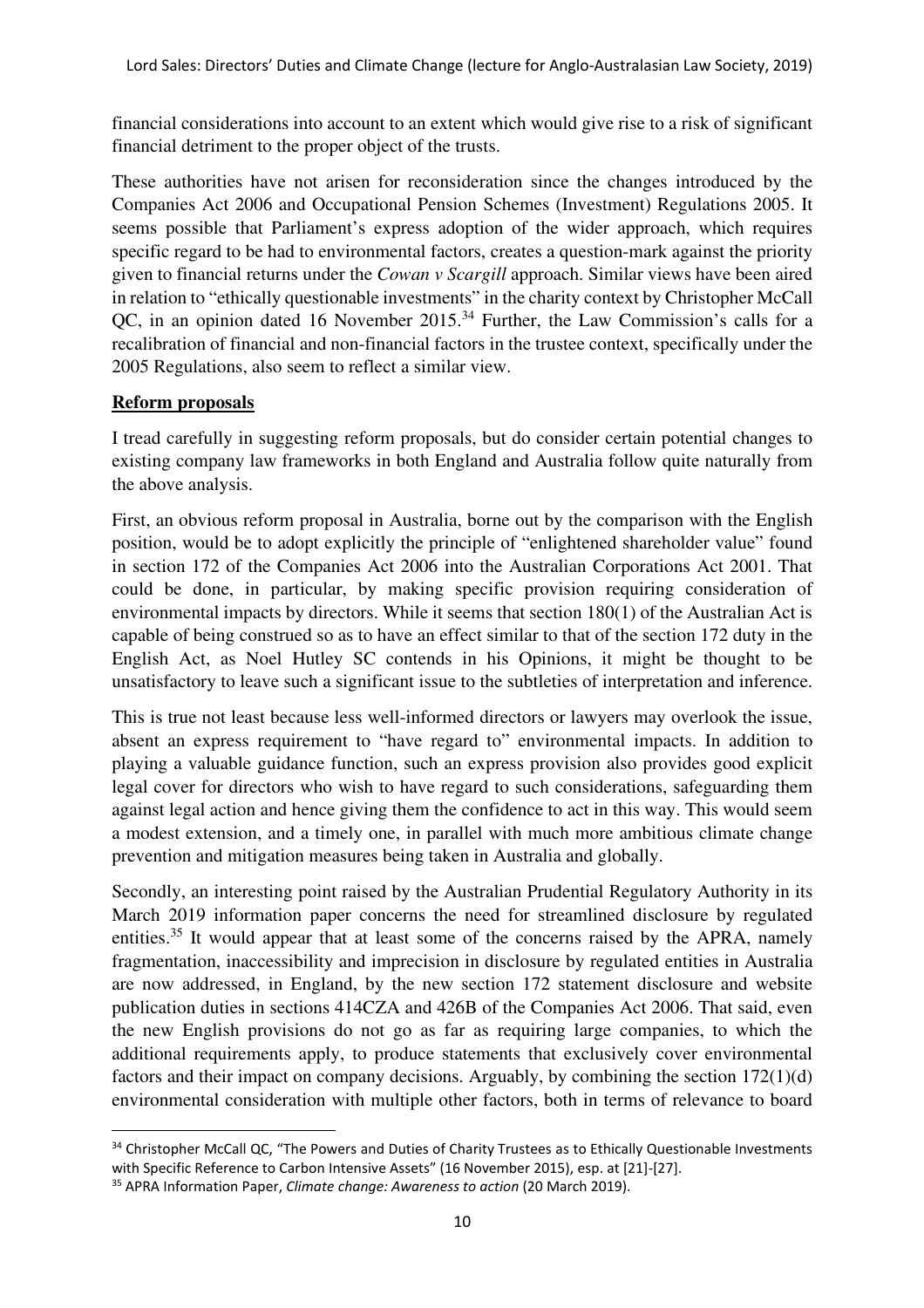decisions and reporting or disclosure requirements, climate change is not given the clear focus and prominence it deserves. In this respect, further thought should therefore perhaps be given to standalone environmental disclosure duties under English and Australian company law alike. Again, this would only require modest amendments.

This kind of tailored approach to corporate disclosure and reporting on environmental issues, amongst other environmental, social and governance factors, has been promoted by leading academics in Canada, Dr Jana Sarris and Professor Cynthia Williams, in a paper of January 2019 entitled "Time to Act".<sup>36</sup> The idea would be to require specific reporting, with the relevant legislation or a supplementary best practice code providing clear parameters for which aspects of environmental impact should normally be covered. Examples include reporting on supply chain management, corporate waste disposal, company investment profiles, environmental impact assessments for major projects, and energy consumption.

Thirdly, it is, I think, worth considering the introduction of a legislative or, as a preliminary step, regulatory best practice requirement, to appoint a designated board member for environmental impact issues. This director would provide a dedicated voice on the board to ensure that such issues are indeed brought into account by directors when the board acts. The director would be the focal point for the company's environmental responsibilities, and would provide the lead to ensure fulfilment of the company's duties regarding environmental disclosures and reporting. Larger companies are already beginning to appoint senior environmental officers at various tiers in their organisations, so it would seem a natural progression from gradually stricter disclosure and reporting requirements also to increase the benchmark in terms of such role allocation.

To be clear, the idea behind a specific board member being tasked with this role is to give environmental impact issues due prominence in the decision-making process of the board *as a whole*, rather than siphoning off responsibility for these important issues to one particular board member. Parallels in other areas covered by section 172 include specific appointees to deal with workforce engagement (the section 172(1)(b) factor), which is recommended under Provision 5 of the 2018 UK Corporate Governance Code.

Alternatively, there could be a legislative requirement or best practice provision in a code calling for the appointment of an environmental consultant to the board. Provision 35 of the 2018 UK Corporate Governance Code adopts this model in relation to remuneration for nonexecutive board members. Depending on the size and resources of the company, another option would be to require the setting up of an internal environmental committee reporting to the board. This is the sort of measure which could first be trialled in a best practice code.

All the proposals I have mentioned are procedural in nature, but would have the objective of raising the profile of consideration of environmental impacts in decision-making by directors. They would accordingly respect the existing basic pattern of legal responsibilities, so that directors would continue to have the freedom and responsibility to take the business decisions for their companies without being compelled to act in particular ways.

<sup>&</sup>lt;sup>36</sup> See Dr Janis Sarra and Prof Cynthia Williams, "Time to Act - Response to questions posed by the Expert Panel on Sustainable Finance on Fiduciary Obligation and Effective Climate-related Financial Disclosures" (26 January 2019).